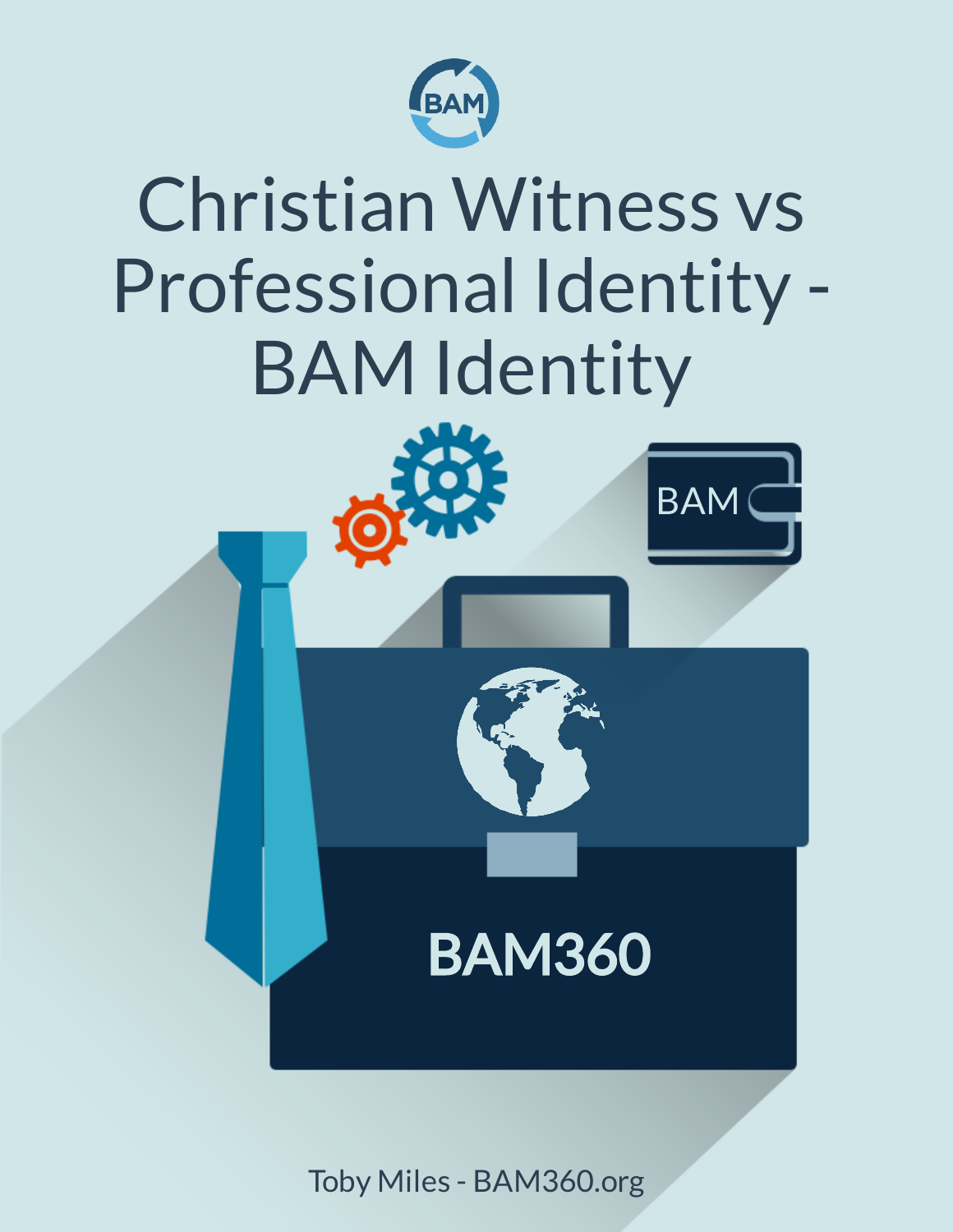### How are you perceived by your host culture?

Over the past 13 years of living in the Arab world, I have talked with a lot of "Kingdom Entrepreneurs" who struggle with the idea of balancing business and ministry. They wonder how much time they should invest into their business and how much time into proclamation. Do you struggle with those same questions? Those are great questions to wrestle through, but today I would like to ask you to look at it from a slightly different angle. How are you perceived by your host culture?



### Two sides of a coin

As you enter into your host culture, the government, your friends and neighbors will be trying to figure out what box you fit into. They will be watching everything you do; from how you run your business to how you interact with your family. They will listen to your words; whether you are proclaiming the truth or how you react in difficult circumstances.

We have seen that there are 2 key areas of your life that will help define the host culture's perception of you. We will call them your *Christian Witness* and your *Professional Identity*.

> Page 1 [Christian Witness vs Professional Identity - BAM Identity](https://www.bam360.org/christian-witness-vs-professional-identity/) [Christian Witness vs Professional Identity - BAM Identity](https://www.bam360.org/christian-witness-vs-professional-identity/)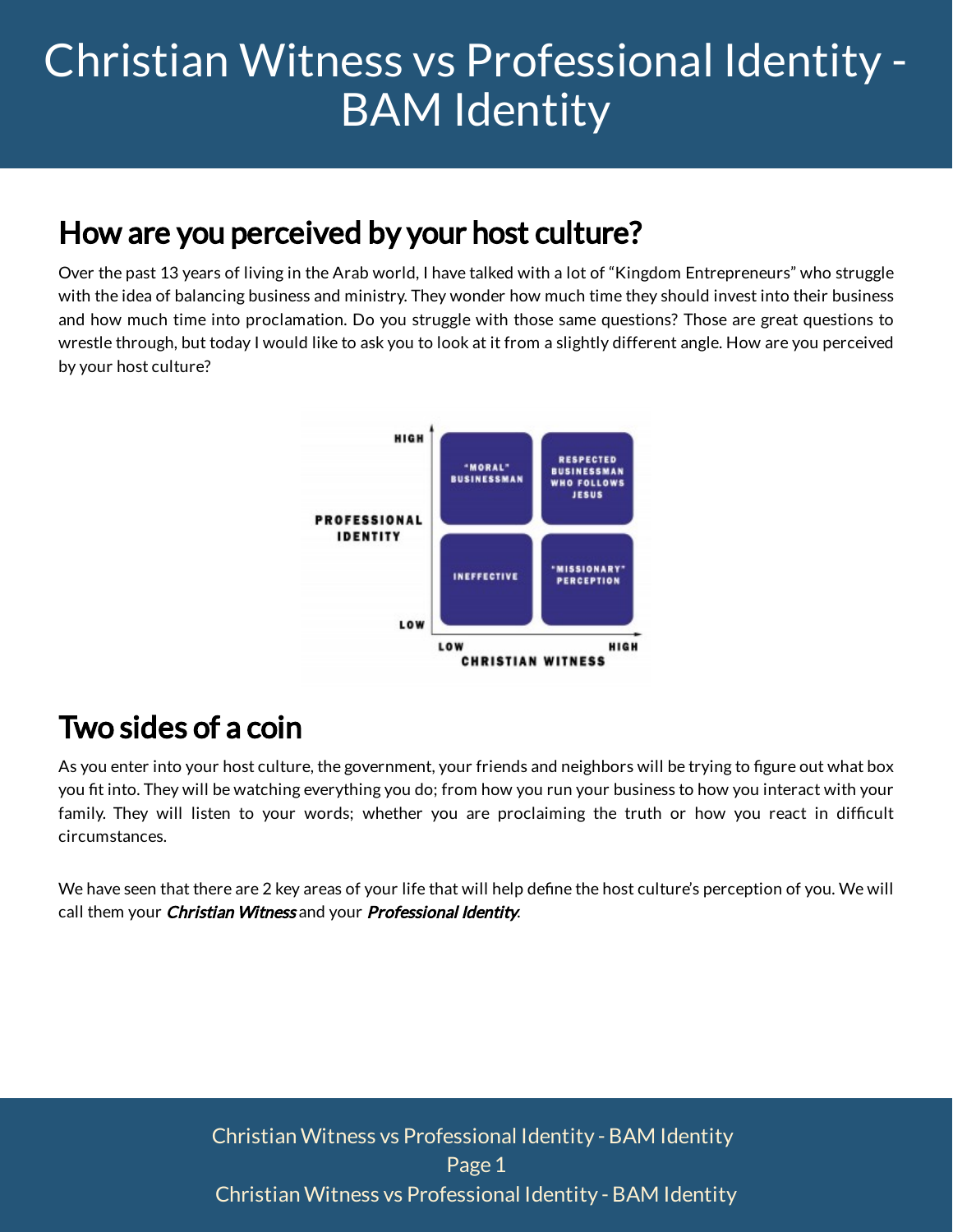### Striking the balance

As we have observed different tentmakers, we have realized that one can fall anywhere on the spectrum from low to high on each of these axes. (**see diagram above**).

The ideal tentmaking identity would be someone who falls high on the Christian witness and also high on the Professional Identity.

Let take a look at each of the 4 quadrants…

#### 1. Respected Businessman who Loves Jesus

The person who is boldly Christian while developing a strong business identity is what I consider the ideal BAM identity. Your host culture will not only see you as a hard working business person, but will also see you as being religious – a follower & lover of Jesus. There will not be a question of your credibility which will allow you to make the most of every opportunity to proclaim truth.

From what we have seen, people that fall in this category can be very bold without drawing huge attention from the host culture.

#### 2. "Moral" Businessman

Those who have an excellent professional identity, yet are low on the Christian witness side will be perceived as "Moral" businessmen. Your host culture will easily fit you into the box of someone looking to make money but will not see you as religious.

I have seen that these people are well-liked in the host country yet this group may miss out on many opportunities that are presented to them to share.

> Page2 [Christian Witness vs Professional Identity - BAM Identity](https://www.bam360.org/christian-witness-vs-professional-identity/) [Christian Witness vs Professional Identity - BAM Identity](https://www.bam360.org/christian-witness-vs-professional-identity/)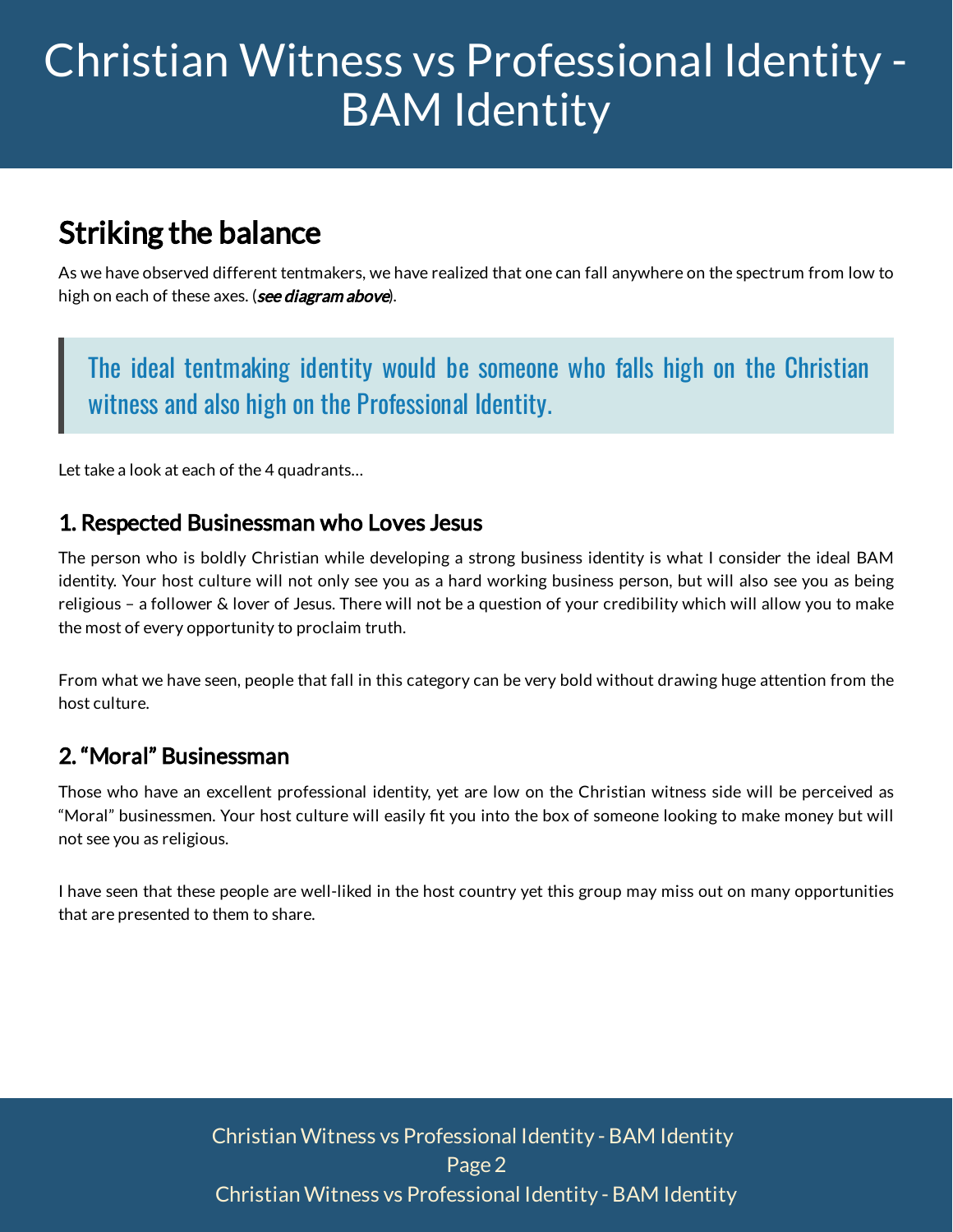#### 3. "Missionary" Perception

There is the third group that is very high on the Christian witness, but has not done a good job developing their business identity. Your host culture will perceive you as a missionary. We have seen that there is distrust and skepticism towards these types of tentmakers.

They are very bold and even have opportunities to proclaim, but the long term effect will be that your friends will see you as coming only to covert them.

Is this a bad thing? (On a side note, your sending culture will be happy with you.)

#### 4. Ineffective

The final group should really consider their calling and perhaps decide it is time to go home. These people are low on Christian witness and are low on business identity – ineffective. Both the host culture and your sending culture would see this type of person as ineffective.

The host culture would not trust them at all and this ultimately ends with a negative witness.

### Long-term outlook

Ultimately our goal is to honor the Lord and be used by Him to proclaim his name. None of us have arrived at the perfect identity, but we can all continue to grow in each of these areas.

For those looking to last for the long haul, I would encourage you to continue to develop your Christian witness – proclaiming more effectively. At the same time, I would also encourage you to maintain and grow your professional identity which will open up new doors of respect in the community -offering opportunities to proclaim.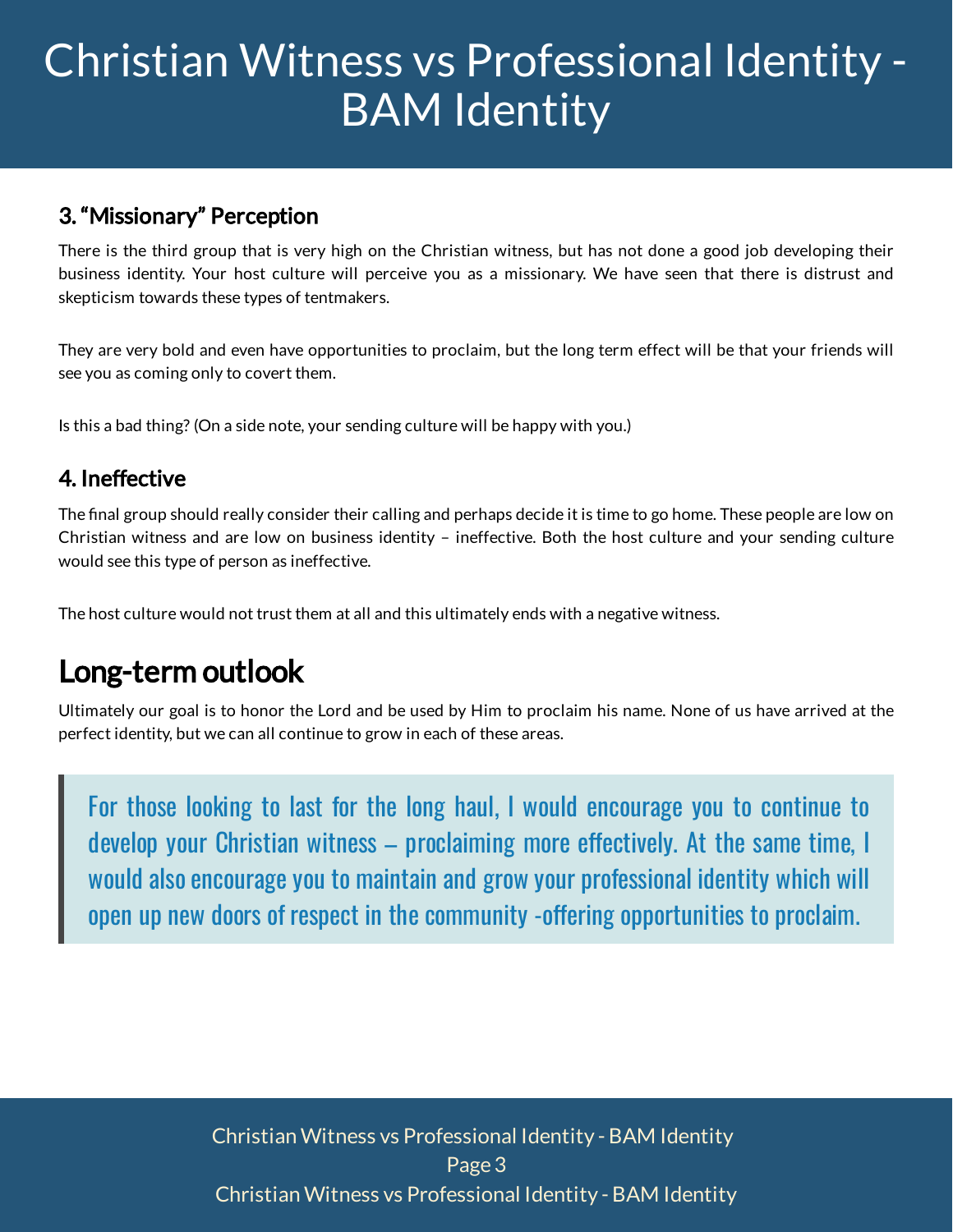## One more thought…

Actually, there is one more key ingredient to a STRONG BAM IDENTITY and that is being Culturally Sensitive. Think about someone who had a strong professional identity and loves to proclaim YET is constantly offending people culturally. Do you think they will have a long-term effective ministry?

Picture a Christian business woman in the Arab world who is wearing miniskirts and drinking alcohol! Although she may be a strong Christian and very professional, she has killed all chances of being effective in that culture.

### What are the questions you need to be asking yourself about your identity?

Page4 [Christian Witness vs Professional Identity - BAM Identity](https://www.bam360.org/christian-witness-vs-professional-identity/) [Christian Witness vs Professional Identity - BAM Identity](https://www.bam360.org/christian-witness-vs-professional-identity/)